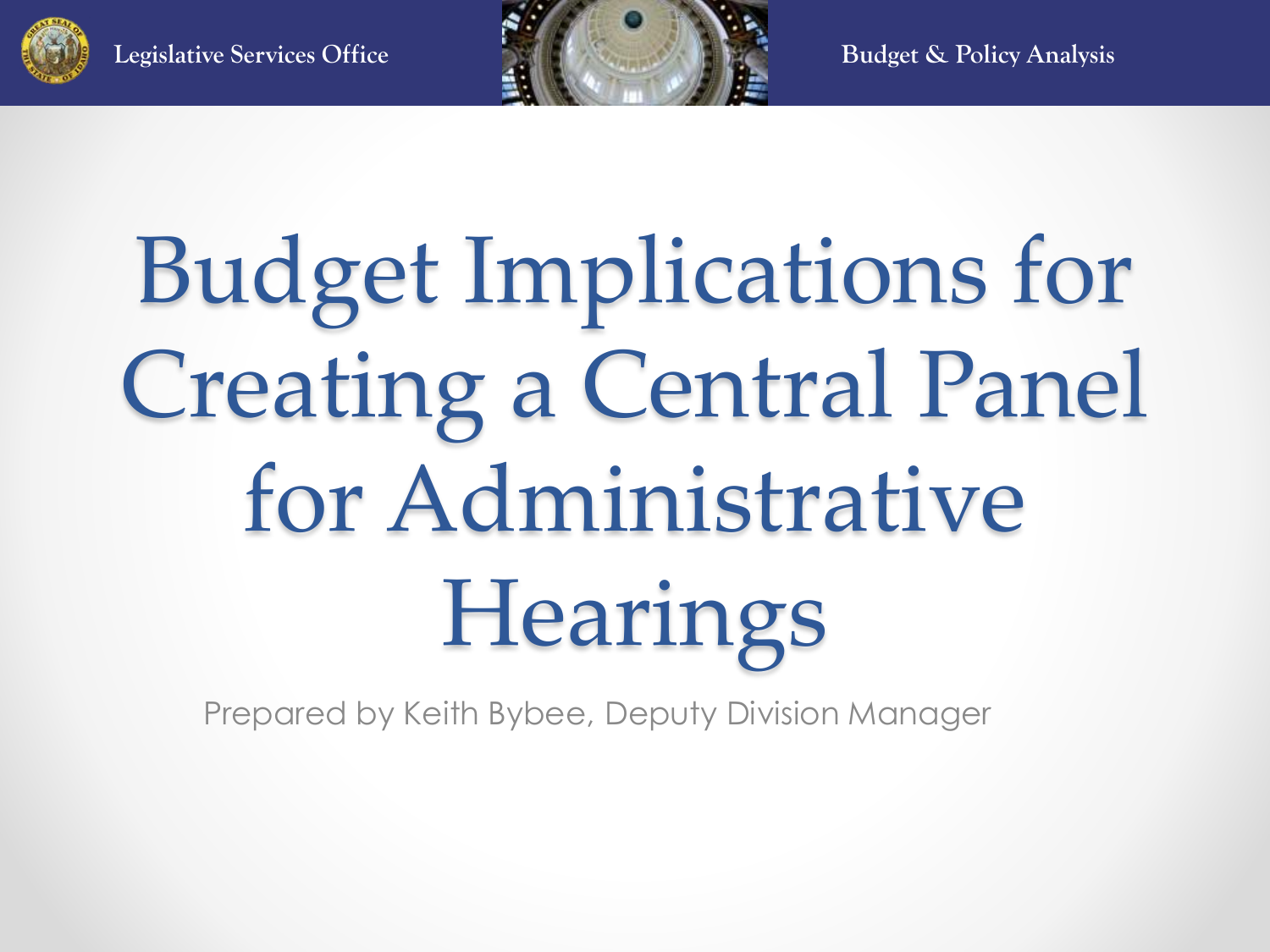### Administrative Hearing Expenditures

- Expenditure data covering cases defined in Office of Performance Evaluations study
- Some of the case numbers have been reduced to cover data provided by the agency
- Data was not independently verified
- Agencies excluded from this study were the Department of Water Resources, Department of Labor, Industrial Commission and the Public Utilities Commission
- Some agencies were not able to provide information either because they did not have records dating back to 2011 or did not respond to email requests

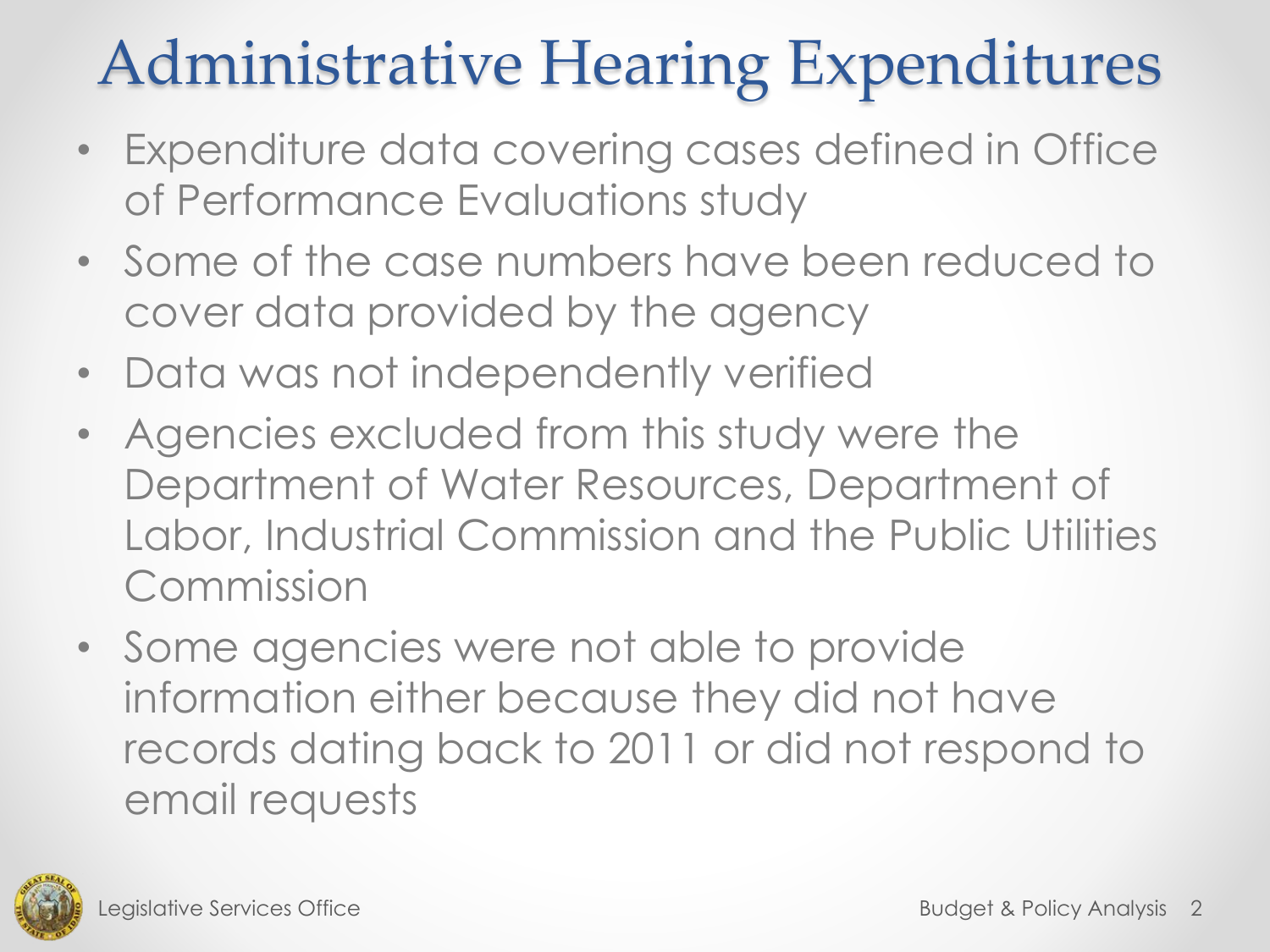## LSO Findings

- Average Total Annual Expenditures were \$1,477,500
- Average Annual Number of Cases were 1,412
- Spending per case averaged \$1,046
- Health and Welfare had the lowest spending per case at \$568
- Professional Engineers and Land Surveyors Board reported the highest spending per case at \$35,841
- The median for all state agencies was \$3,259 per case

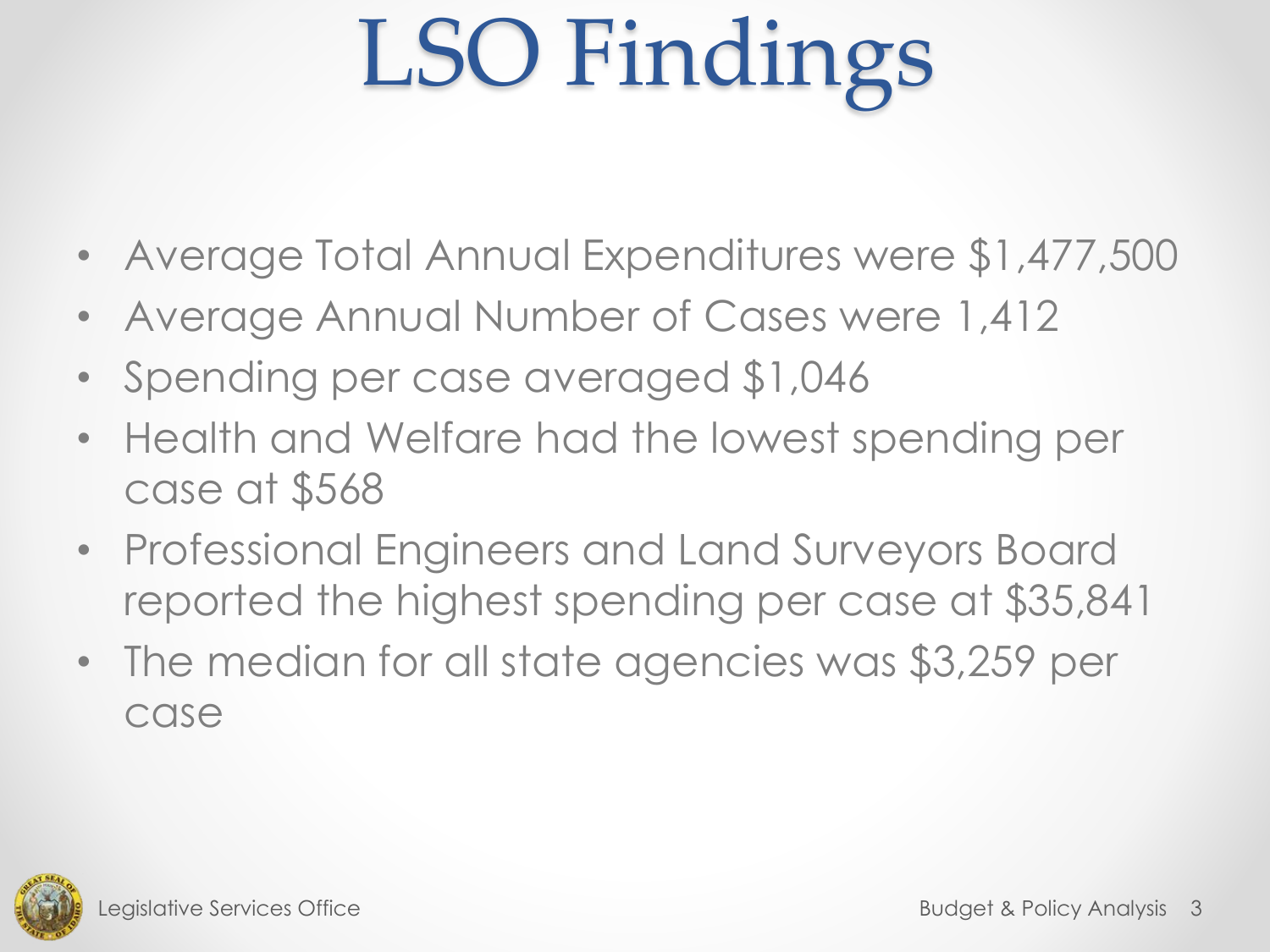### Idaho Compared to Other "Central Panel" States

| <b>State</b>   | Annual budget<br>amount \$ | Number of<br>cases filed<br>yearly | Number of<br>hearings<br>conducted yearly | Cost per hearing<br>(budget $\div$ # of<br>hearings) | Number of<br>ALJs | Average<br>hearings<br>caseload<br>per ALJ<br>yearly | Number of<br>decisions/<br>orders yearly | Number of<br>staff<br>excluding<br>ALJs |
|----------------|----------------------------|------------------------------------|-------------------------------------------|------------------------------------------------------|-------------------|------------------------------------------------------|------------------------------------------|-----------------------------------------|
| Kansas         | \$968,463                  | 3,400                              | 1,224                                     | \$791                                                | 5                 | 245                                                  | 3,000                                    | $\overline{4}$                          |
| Massachusetts  | \$1,200,000                | 889                                | 245                                       | \$4,898                                              | 10                | 25                                                   | 985                                      | $\overline{2}$                          |
| North Dakota   | \$1,474,026                | 658                                | 286                                       | \$5,154                                              | 4.3               | 67                                                   | 288                                      | $\overline{2}$                          |
| Idaho          | \$1,477,492                | n/a                                | 1,412                                     | \$1,046                                              | n/a               | n/a                                                  | n/a                                      | n/a                                     |
| Arizona        | \$1,623,475                | 4,469                              | 1,421                                     | \$1,142                                              | 6                 | 237                                                  | 1,421                                    | 5                                       |
| Wyoming        | \$1,972,688                | 1,398                              | 519                                       | \$3,801                                              | 8                 | 65                                                   | 4,079                                    | $8\phantom{1}$                          |
| North Carolina | \$2,550,519                | 10,184                             | 202                                       | \$12,626                                             | 8                 | 25                                                   | 1,257                                    | 13                                      |
| Alaska         | \$2,674,700                | 2,436                              | 2,436                                     | \$1,098                                              | 9.6               | 254                                                  | 601                                      | $\overline{4}$                          |
| Iowa           | \$3,338,907                | 12,046                             | 4,573                                     | \$730                                                | 18                | 254                                                  | 12,752                                   | $\overline{4}$                          |
| Colorado       | \$3,900,000                | 13,500                             | 2,800                                     | \$1,393                                              | 18                | 156                                                  | 3,500                                    | 18                                      |

*Source: "2015 Comparison of states with centralized administrative hearing tribunals" Louisiana Division of Administrative Law*



Legislative Services Office **Budget & Policy Analysis 4**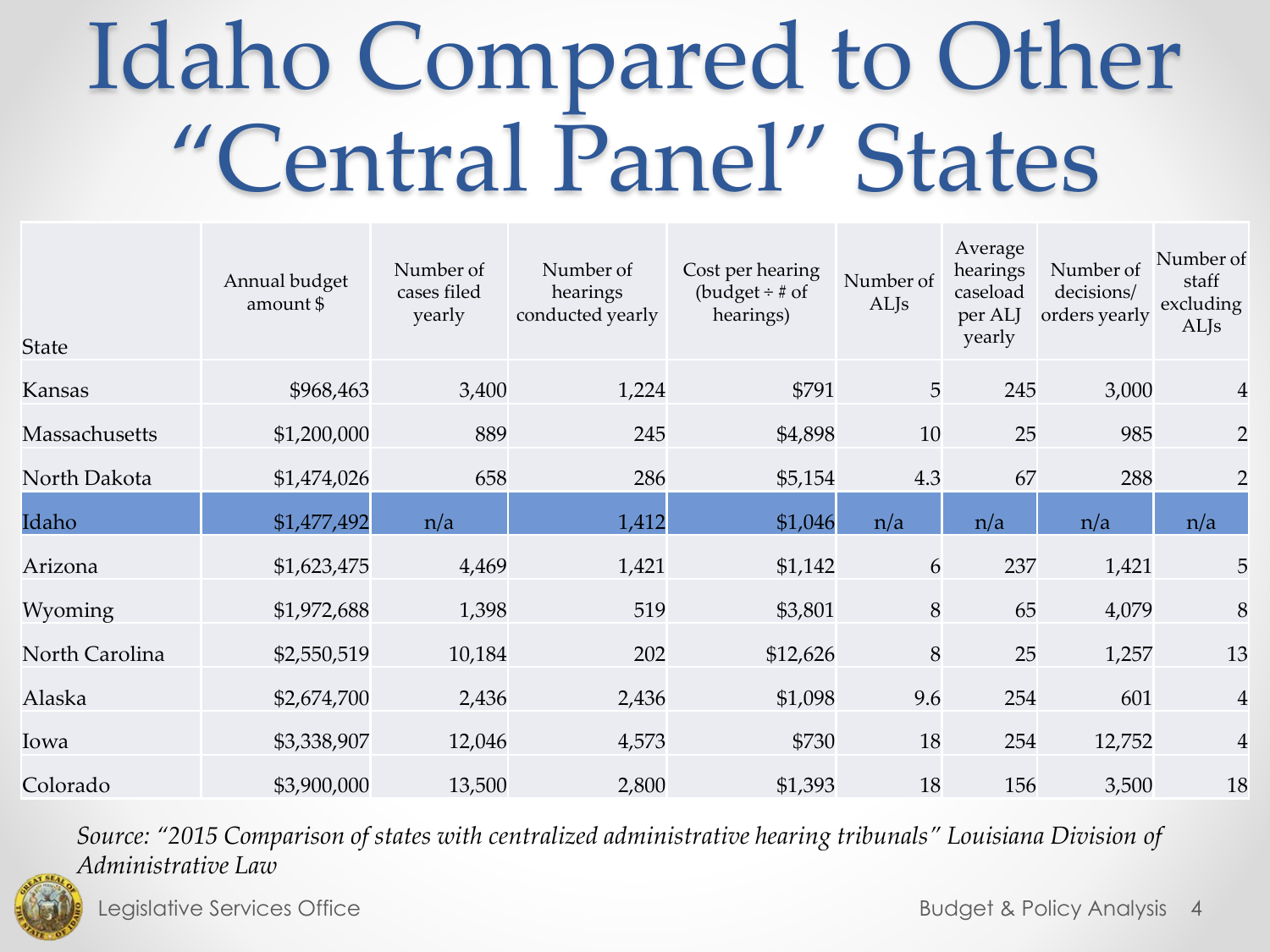## Budget Implications

|                             | <b>Personnel</b> | <b>Operating</b> | <b>Office Equipment</b> | <b>Total</b> |
|-----------------------------|------------------|------------------|-------------------------|--------------|
| <b>State Employee Model</b> | \$842,800        | \$639,200        | \$18,000                | \$1,500,000  |
| <b>Contractor Model</b>     | \$175,700        | \$1,320,300      | \$4,000                 | \$1,500,000  |
| <b>Difference</b>           | \$667,100        | (5681, 100)      | \$14,000                | \$0          |

- State Employee Model has a chief judge, admin assist, financial tech, 6 administrative law judges, and \$491,200 for the equivalent of 2.04 full time contract ALJs @ \$125/hr.
- Contractor Model has a chief judge, admin assistant, and the equivalent of 4.84 full-time contract ALJs @ \$125/hr.
- Fixed costs for rent, utilities, IT, travel and training are the same.

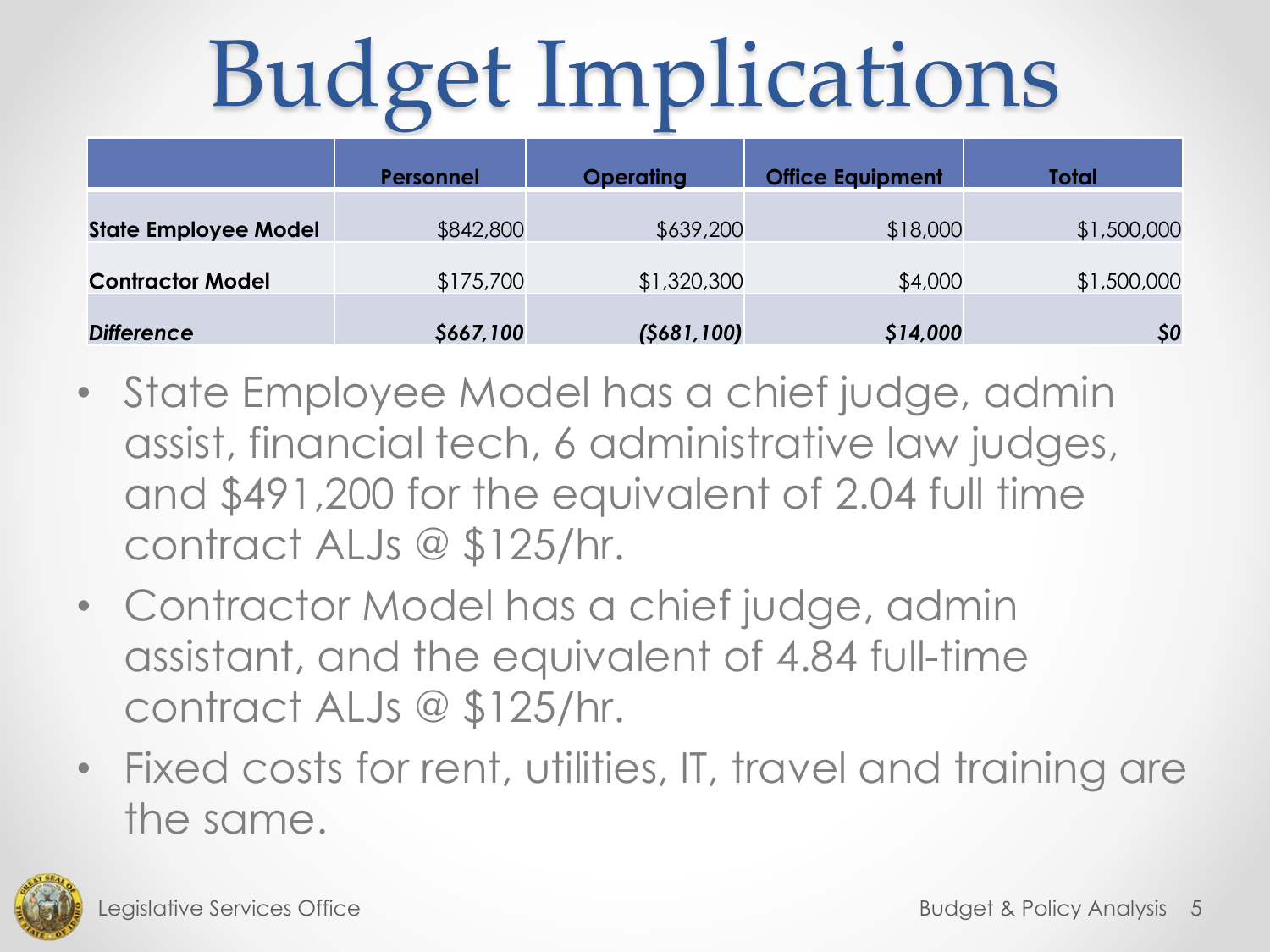### How To Pay for the Central Panel

#### • Cost Recovery

- o Agency would receive a General Fund appropriation
- o In year 3 General Fund would recover costs apportioned to each agency and the use of the central panel

#### • Direct Billing

- o Agency would receive a dedicated fund appropriation, and transfer starting cash to that fund from the General Fund, plus an additional amount to help offset future costs
- o Agencies requiring services would also need additional appropriation to pay for the services, their current appropriation may include costs to currently cover administrative hearings, but it may require additional resources to pay for a central panel

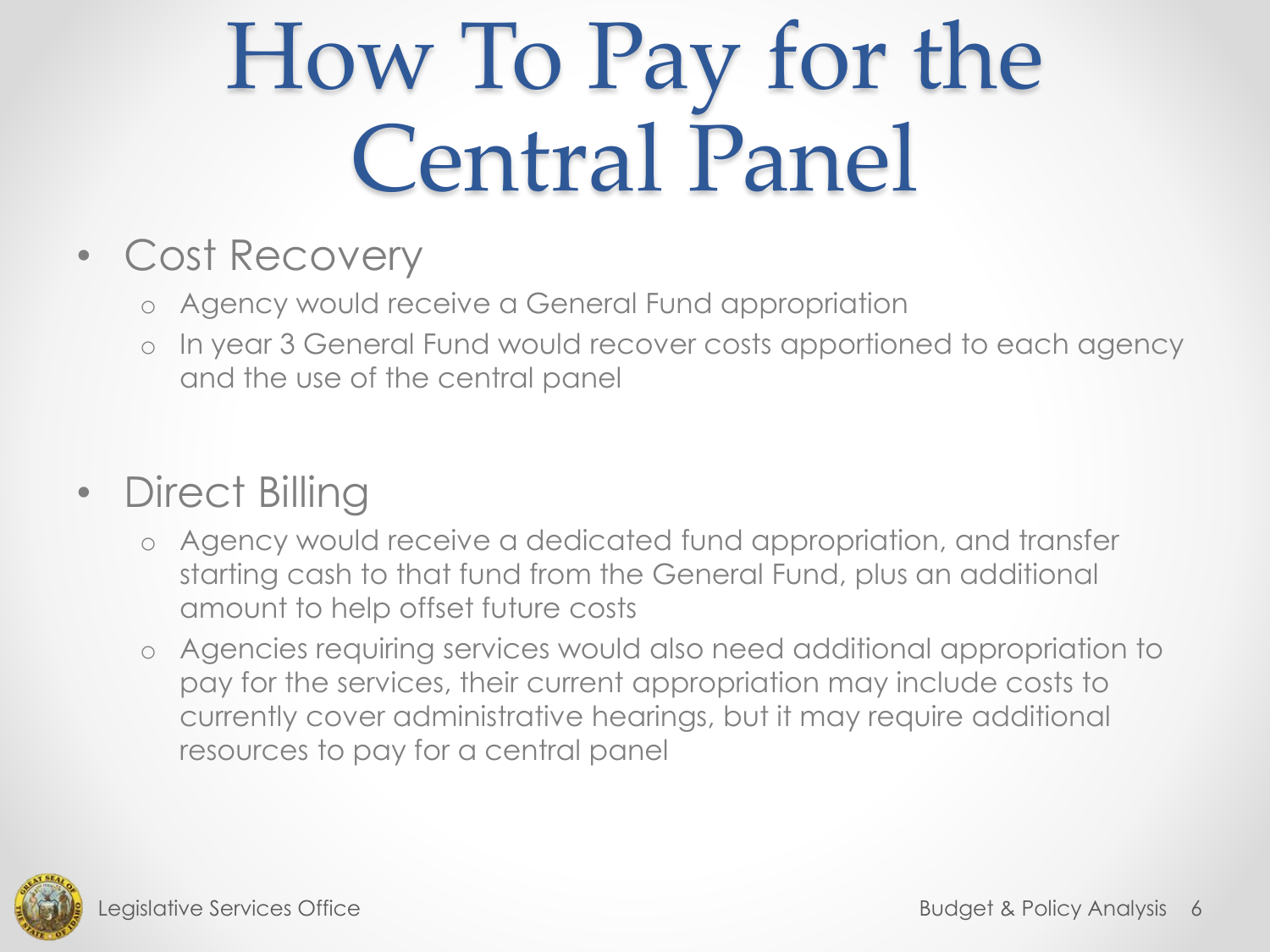### Cost Recovery vs. Direct Billing

| <b>Cost Recovery</b>                                                                                                                                                                              | Direct Bill (fee for service)                                                                                                                                                                           |
|---------------------------------------------------------------------------------------------------------------------------------------------------------------------------------------------------|---------------------------------------------------------------------------------------------------------------------------------------------------------------------------------------------------------|
| 1. Year 1 General Fund Appropriation                                                                                                                                                              | 1. General Fund Cash Transfer for<br>estimates from agencies using<br>services plus additional for cash flow<br>Agencies may require an additional<br>appropriation because of their own<br>fixed costs |
| 2. Year 2 New Agency calculates cost for<br>each agency using service after year<br>end. Agencies notified of costs accrued<br>in Year 1 and ask for increase in next<br>year's budget            | 2. Potential need to have contracts with<br>each agency to determine costs<br>accurately                                                                                                                |
| 3. Year 3 Agencies should have<br>appropriate amount of budget to pay for<br>service from year 1, allocate those costs<br>to appropriate fund and that amount is<br>deposited in the General Fund | 3. May require occasional cash infusion<br>from the General Fund, if cash from<br>agencies run short or they spend<br>through appropriation with a large case                                           |

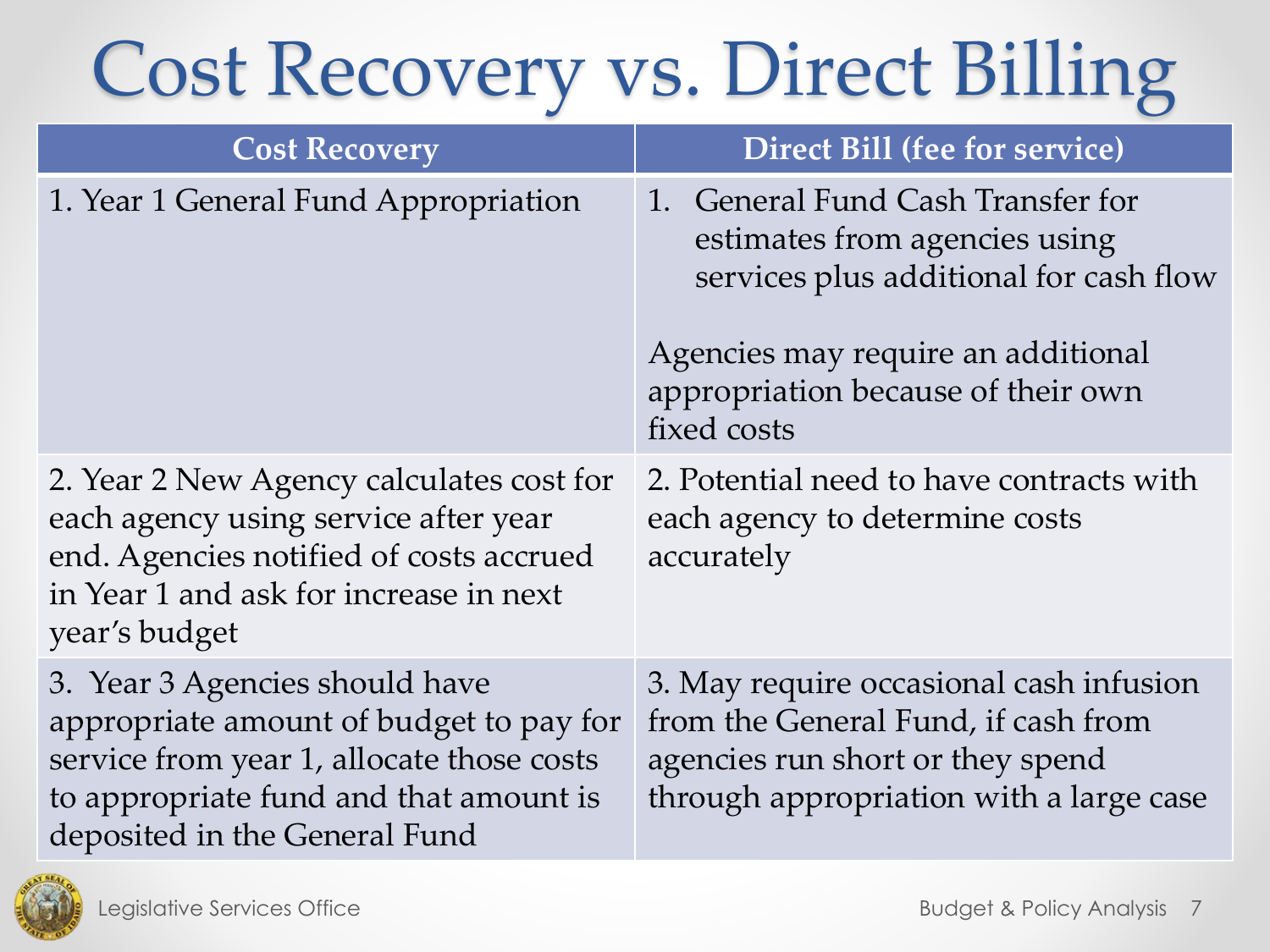# Cost Recovery

- Strengths
	- o General Fund appropriation covers costs, don't need to worry about the agency running out of funds in year 4
	- o General Fund will recover costs from agencies in year 3 and from there on out
- Weaknesses
	- o Additional General Fund expenditures and appropriations than current state government base
	- o General Fund will not recover costs immediately
	- Will not be able to recover costs of office equipment or vehicle purchases
- Opportunities
	- o Create a central panel that won't potentially be limited to available cash
- Threats
	- o Subject to budget cuts in economic downturn